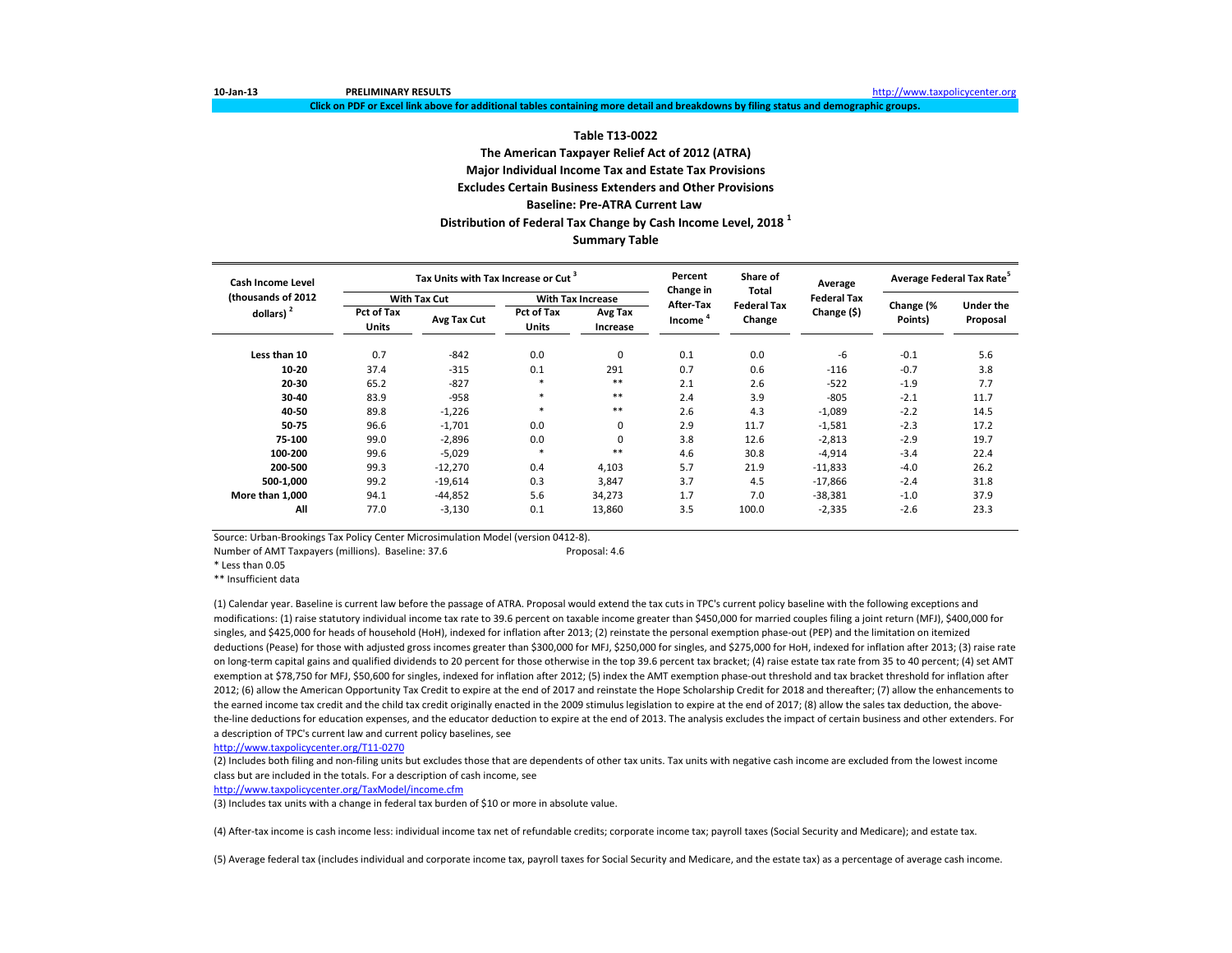### **Table T13-0022 American Taxpayer Relief Act (ATRA) Against pre-ATRA Law Major Individual Income Tax and Estate Tax Provisions Excludes Certain Business Extenders and Other Provisions Baseline: Pre-ATRA Current Law Distribution of Federal Tax Change by Cash Income Level, 2018 1**

**Detail Table**

| Cash Income Level<br>(thousands of 2012) | <b>Percent of Tax Units</b> |                             | <b>Percent Change</b><br>in After-Tax | <b>Share of Total</b><br><b>Federal Tax</b> |                | <b>Average Federal Tax Change</b> | <b>Share of Federal Taxes</b> |                              |                      | Average Federal Tax Rate <sup>2</sup> |
|------------------------------------------|-----------------------------|-----------------------------|---------------------------------------|---------------------------------------------|----------------|-----------------------------------|-------------------------------|------------------------------|----------------------|---------------------------------------|
| dollars) <sup>2</sup>                    | With Tax Cut                | <b>With Tax</b><br>Increase | Income                                | Change                                      | <b>Dollars</b> | Percent                           | Change (%<br>Points)          | <b>Under the</b><br>Proposal | Change (%<br>Points) | <b>Under the</b><br>Proposal          |
| Less than 10                             | 0.7                         | 0.0                         | 0.1                                   | 0.0                                         | -6             | $-1.8$                            | 0.0                           | 0.1                          | $-0.1$               | 5.6                                   |
| 10-20                                    | 37.4                        | 0.1                         | 0.7                                   | 0.6                                         | $-116$         | $-15.6$                           | 0.0                           | 0.4                          | $-0.7$               | 3.8                                   |
| 20-30                                    | 65.2                        |                             | 2.1                                   | 2.6                                         | $-522$         | $-19.7$                           | $-0.1$                        | 1.2                          | $-1.9$               | 7.7                                   |
| 30-40                                    | 83.9                        | $\ast$                      | 2.4                                   | 3.9                                         | $-805$         | $-15.0$                           | $-0.1$                        | 2.4                          | $-2.1$               | 11.7                                  |
| 40-50                                    | 89.8                        | $\ast$                      | 2.6                                   | 4.3                                         | $-1,089$       | $-13.1$                           | $-0.1$                        | 3.2                          | $-2.2$               | 14.5                                  |
| 50-75                                    | 96.6                        | 0.0                         | 2.9                                   | 11.7                                        | $-1,581$       | $-11.9$                           | $-0.2$                        | 9.6                          | $-2.3$               | 17.2                                  |
| 75-100                                   | 99.0                        | 0.0                         | 3.8                                   | 12.6                                        | $-2,813$       | $-12.9$                           | $-0.3$                        | 9.4                          | $-2.9$               | 19.7                                  |
| 100-200                                  | 99.6                        | ×                           | 4.6                                   | 30.8                                        | $-4,914$       | $-13.2$                           | $-0.8$                        | 22.5                         | $-3.4$               | 22.4                                  |
| 200-500                                  | 99.3                        | 0.4                         | 5.7                                   | 21.9                                        | $-11,833$      | $-13.1$                           | $-0.6$                        | 16.0                         | $-4.0$               | 26.2                                  |
| 500-1.000                                | 99.2                        | 0.3                         | 3.7                                   | 4.5                                         | $-17.866$      | $-7.1$                            | 0.2                           | 6.6                          | $-2.4$               | 31.8                                  |
| More than 1.000                          | 94.1                        | 5.6                         | 1.7                                   | 7.0                                         | $-38,381$      | $-2.7$                            | 2.1                           | 28.5                         | $-1.0$               | 37.9                                  |
| All                                      | 77.0                        | 0.1                         | 3.5                                   | 100.0                                       | $-2,335$       | $-10.0$                           | 0.0                           | 100.0                        | $-2.6$               | 23.3                                  |

#### **Baseline Distribution of Income and Federal Taxes by Cash Income Level, 2018 1**

| <b>Cash Income Level</b><br>(thousands of 2012 | <b>Tax Units</b>             |                     | Pre-Tax Income    |                     | <b>Federal Tax Burden</b> |                     | After-Tax Income <sup>4</sup> | Average<br><b>Federal Tax</b> |                   |
|------------------------------------------------|------------------------------|---------------------|-------------------|---------------------|---------------------------|---------------------|-------------------------------|-------------------------------|-------------------|
| dollars) <sup>2</sup>                          | <b>Number</b><br>(thousands) | Percent of<br>Total | Average (dollars) | Percent of<br>Total | Average (dollars)         | Percent of<br>Total | Average (dollars)             | Percent of<br>Total           | Rate <sup>5</sup> |
| Less than 10                                   | 11.790                       | 7.2                 | 6.064             | 0.5                 | 342                       | 0.1                 | 5.722                         | 0.6                           | 5.7               |
| 10-20                                          | 20.578                       | 12.6                | 16.785            | 2.3                 | 745                       | 0.4                 | 16,040                        | 3.0                           | 4.4               |
| 20-30                                          | 18.961                       | 11.6                | 27.694            | 3.5                 | 2,651                     | 1.3                 | 25,043                        | 4.3                           | 9.6               |
| 30-40                                          | 18,349                       | 11.2                | 38,936            | 4.8                 | 5,352                     | 2.6                 | 33,585                        | 5.6                           | 13.8              |
| 40-50                                          | 15,154                       | 9.3                 | 50,004            | 5.1                 | 8,329                     | 3.3                 | 41,675                        | 5.7                           | 16.7              |
| 50-75                                          | 28.421                       | 17.3                | 68.031            | 13.0                | 13,301                    | 9.8                 | 54.730                        | 14.1                          | 19.6              |
| 75-100                                         | 17,150                       | 10.5                | 96,588            | 11.2                | 21,850                    | 9.8                 | 74,738                        | 11.6                          | 22.6              |
| 100-200                                        | 23.958                       | 14.6                | 144,860           | 23.4                | 37,353                    | 23.3                | 107,507                       | 23.4                          | 25.8              |
| 200-500                                        | 7.079                        | 4.3                 | 298.889           | 14.3                | 90.098                    | 16.6                | 208,791                       | 13.4                          | 30.1              |
| 500-1.000                                      | 973                          | 0.6                 | 736,743           | 4.8                 | 252,364                   | 6.4                 | 484,380                       | 4.3                           | 34.3              |
| More than 1.000                                | 698                          | 0.4                 | 3,722,878         | 17.5                | 1.450.468                 | 26.3                | 2,272,411                     | 14.4                          | 39.0              |
| All                                            | 163,891                      | 100.0               | 90.617            | 100.0               | 23.437                    | 100.0               | 67.181                        | 100.0                         | 25.9              |

Source: Urban-Brookings Tax Policy Center Microsimulation Model (version 0412-8). Number of AMT Taxpayers (millions). Baseline: 37.6

\* Less than 0.05

(1) Calendar year. Baseline is current law before the passage of ATRA. Proposal would extend the tax cuts in TPC's current policy baseline with the following exceptions and modifications: (1) raise statutory individual income tax rate to 39.6 percent on taxable income greater than \$450,000 for married couples filing a joint return (MFJ), \$400,000 for singles, and \$425,000 for heads of household (HoH), indexed for inflation after 2013; (2) reinstate the personal exemption phase-out (PEP) and the limitation on itemized deductions (Pease) for those with adjusted gross incomes greater than \$300,000 for MFJ, \$250,000 for singles, and \$275,000 for HoH, indexed for inflation after 2013; (3) raise rate on long-term capital gains and qualified dividends to 20 percent for those otherwise in the top 39.6 percent tax bracket; (4) raise estate tax rate from 35 to 40 percent; (4) set AMT exemption at \$78,750 for MFJ, \$50,600 for singles, indexed for inflation after 2012; (5) index the AMT exemption phase-out threshold and tax bracket threshold for inflation after 2012; (6) allow the American Opportunity Tax Credit to expire at the end of 2017 and reinstate the Hope Scholarship Credit for 2018 and thereafter; (7) allow the enhancements to the earned income tax credit and the child tax credit originally enacted in the 2009 stimulus legislation to expire at the end of 2017; (8) allow the sales tax deduction, the above-the-line deductions for education expenses, and the educator deduction to expire at the end of 2013. The analysis excludes the impact of certain business and other extenders. For a description of TPC's current law and current policy baselines, see <http://www.taxpolicycenter.org/T11-0270>

(2) Includes both filing and non-filing units but excludes those that are dependents of other tax units. Tax units with negative cash income are excluded from the lowest income class but are included in the totals. For a description of cash income, see

<http://www.taxpolicycenter.org/TaxModel/income.cfm>

(3) Includes tax units with a change in federal tax burden of \$10 or more in absolute value.

(4) After-tax income is cash income less: individual income tax net of refundable credits; corporate income tax; payroll taxes (Social Security and Medicare); and estate tax.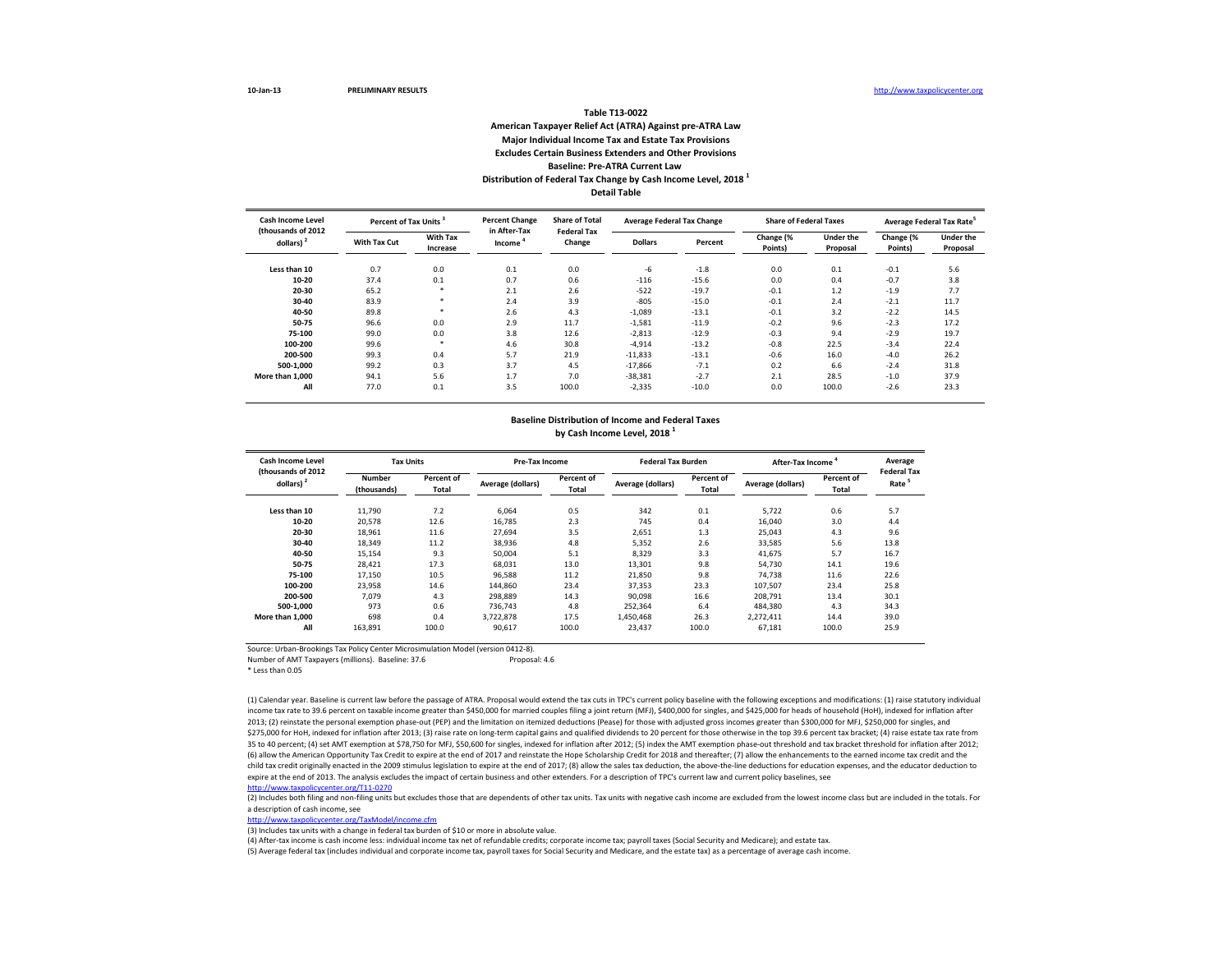#### **Table T13-0022 American Taxpayer Relief Act (ATRA) Against pre-ATRA Law Major Individual Income Tax and Estate Tax Provisions Excludes Certain Business Extenders and Other Provisions Baseline: Pre-ATRA Current Law Distribution of Federal Tax Change by Cash Income Level, 2018 <sup>1</sup> Detail Table - Single Tax Units**

| Cash Income Level<br>(thousands of 2012 | Percent of Tax Units <sup>3</sup> |                             | <b>Percent Change</b><br>in After-Tax | <b>Share of Total</b><br><b>Federal Tax</b> | <b>Average Federal Tax Change</b> |         | <b>Share of Federal Taxes</b> |                              | Average Federal Tax Rate |                              |
|-----------------------------------------|-----------------------------------|-----------------------------|---------------------------------------|---------------------------------------------|-----------------------------------|---------|-------------------------------|------------------------------|--------------------------|------------------------------|
| dollars) $2$                            | <b>With Tax Cut</b>               | <b>With Tax</b><br>Increase | Income                                | Change                                      | <b>Dollars</b>                    | Percent | Change (%<br>Points)          | <b>Under the</b><br>Proposal | Change (%<br>Points)     | <b>Under the</b><br>Proposal |
| Less than 10                            | 0.3                               | 0.0                         | 0.0                                   | 0.0                                         | $-2$                              | $-0.4$  | 0.1                           | 0.6                          | 0.0                      | 9.0                          |
| $10 - 20$                               | 38.1                              | 0.1                         | 0.6                                   | 1.6                                         | $-97$                             | $-7.1$  | 0.1                           | 2.2                          | $-0.6$                   | 7.6                          |
| 20-30                                   | 57.9                              | $\ast$                      | 1.3                                   | 4.5                                         | $-324$                            | $-9.5$  | 0.0                           | 4.4                          | $-1.2$                   | 11.2                         |
| 30-40                                   | 86.1                              | 0.0                         | 1.5                                   | 5.7                                         | $-474$                            | $-7.8$  | 0.1                           | 6.8                          | $-1.2$                   | 14.5                         |
| 40-50                                   | 96.9                              | $\ast$                      | 1.9                                   | 7.0                                         | $-767$                            | $-8.2$  | 0.1                           | 7.9                          | $-1.5$                   | 17.4                         |
| 50-75                                   | 98.7                              | 0.0                         | 2.5                                   | 17.4                                        | $-1,265$                          | $-8.1$  | 0.2                           | 20.0                         | $-1.9$                   | 21.4                         |
| 75-100                                  | 99.0                              | 0.0                         | 3.8                                   | 14.9                                        | $-2,647$                          | $-10.4$ | $-0.2$                        | 12.9                         | $-2.8$                   | 23.9                         |
| 100-200                                 | 99.3                              | 0.0                         | 4.6                                   | 21.6                                        | $-4,609$                          | $-11.5$ | $-0.4$                        | 16.9                         | $-3.3$                   | 25.5                         |
| 200-500                                 | 99.1                              | $\ast$                      | 8.3                                   | 15.9                                        | $-16,666$                         | $-16.1$ | $-0.7$                        | 8.4                          | $-5.5$                   | 28.6                         |
| 500-1.000                               | 98.4                              | 0.1                         | 6.9                                   | 4.5                                         | $-31,907$                         | $-11.5$ | $-0.1$                        | 3.5                          | $-4.3$                   | 33.2                         |
| More than 1.000                         | 92.4                              | 7.1                         | 2.9                                   | 6.9                                         | $-63,953$                         | $-4.1$  | 0.9                           | 16.4                         | $-1.7$                   | 40.3                         |
| All                                     | 66.2                              | $\ast$                      | 2.9                                   | 100.0                                       | $-1,131$                          | $-9.2$  | 0.0                           | 100.0                        | $-2.2$                   | 21.8                         |

## **Baseline Distribution of Income and Federal Taxes**

**by Cash Income Level, 2018 1**

| Cash Income Level<br>(thousands of 2012 | <b>Tax Units</b>      |                     | <b>Pre-Tax Income</b> |                            | <b>Federal Tax Burden</b> |                     | <b>After-Tax Income</b> |                            | Average<br><b>Federal Tax</b> |
|-----------------------------------------|-----------------------|---------------------|-----------------------|----------------------------|---------------------------|---------------------|-------------------------|----------------------------|-------------------------------|
| dollars) <sup>2</sup>                   | Number<br>(thousands) | Percent of<br>Total | Average (dollars)     | Percent of<br><b>Total</b> | Average (dollars)         | Percent of<br>Total | Average (dollars)       | Percent of<br><b>Total</b> | Rate                          |
| Less than 10                            | 8,885                 | 12.3                | 5.991                 | 1.4                        | 541                       | 0.5                 | 5,451                   | 1.7                        | 9.0                           |
| 10-20                                   | 13,828                | 19.1                | 16,684                | 6.2                        | 1,365                     | 2.1                 | 15,319                  | 7.5                        | 8.2                           |
| 20-30                                   | 11,423                | 15.8                | 27,550                | 8.5                        | 3,412                     | 4.4                 | 24,138                  | 9.8                        | 12.4                          |
| 30-40                                   | 9,759                 | 13.5                | 38,915                | 10.2                       | 6,119                     | 6.7                 | 32,796                  | 11.3                       | 15.7                          |
| 40-50                                   | 7.420                 | 10.3                | 49,753                | 9.9                        | 9,402                     | 7.8                 | 40,351                  | 10.6                       | 18.9                          |
| 50-75                                   | 11,268                | 15.6                | 67,332                | 20.4                       | 15,647                    | 19.8                | 51,685                  | 20.6                       | 23.2                          |
| 75-100                                  | 4.606                 | 6.4                 | 95.115                | 11.8                       | 25,378                    | 13.1                | 69.737                  | 11.4                       | 26.7                          |
| 100-200                                 | 3.843                 | 5.3                 | 139.762               | 14.4                       | 40.219                    | 17.3                | 99.543                  | 13.5                       | 28.8                          |
| 200-500                                 | 779                   | 1.1                 | 304.792               | 6.4                        | 103,845                   | 9.1                 | 200,947                 | 5.5                        | 34.1                          |
| 500-1.000                               | 115                   | 0.2                 | 739.068               | 2.3                        | 277.068                   | 3.6                 | 461.999                 | 1.9                        | 37.5                          |
| More than 1.000                         | 88                    | 0.1                 | 3.761.824             | 8.9                        | 1.578.070                 | 15.5                | 2,183,754               | 6.8                        | 42.0                          |
| All                                     | 72,413                | 100.0               | 51,364                | 100.0                      | 12,322                    | 100.0               | 39.042                  | 100.0                      | 24.0                          |

Source: Urban-Brookings Tax Policy Center Microsimulation Model (version 0412-8).

\* Less than 0.05

(1) Calendar year. Baseline is current law before the passage of ATRA. Proposal would extend the tax cuts in TPC's current policy baseline with the following exceptions and modifications: (1) raise statutory individual income tax rate to 39.6 percent on taxable income greater than \$450,000 for married couples filing a joint return (MFJ), \$400,000 for singles, and \$425,000 for heads of household (HoH), indexed for inflation after 2013; (2) reinstate the personal exemption phase-out (PEP) and the limitation on itemized deductions (Pease) for those with adjusted gross incomes greater than \$300,000 for MFJ, \$250,000 for singles, and \$275,000 for HoH, indexed for inflation after 2013; (3) raise rate on long-term capital gains and qualified dividends to 20 percent for those otherwise in the top 39.6 percent tax bracket; (4) raise estate tax rate from 35 to 40 percent; (4) set AMT exemption at \$78,750 for MFJ, \$50,600 for singles, indexed for inflation after 2012; (5) index the AMT exemption phase-out threshold and tax bracket threshold for inflation after 2012; (6) allow the American Opportunity Tax Credit to expire at the end of 2017 and reinstate the Hope Scholarship Credit for 2018 and thereafter; (7) allow the enhancements to the earned income tax credit and the child tax credit originally enacted in the 2009 stimulus legislation to expire at the end of 2017; (8) allow the sales tax deduction, the above-the-line deductions for education expenses, and the educator deduction to expire at the end of 2013. The analysis excludes the impact of certain business and other extenders. For a description of TPC's current law and current policy baselines, see <http://www.taxpolicycenter.org/T11-0270>

(2) Includes both filing and non-filing units but excludes those that are dependents of other tax units. Tax units with negative cash income are excluded from the lowest income class but are included in the totals. For a description of cash income, see

<http://www.taxpolicycenter.org/TaxModel/income.cfm>

(3) Includes tax units with a change in federal tax burden of \$10 or more in absolute value.

(4) After-tax income is cash income less: individual income tax net of refundable credits; corporate income tax; payroll taxes (Social Security and Medicare); and estate tax.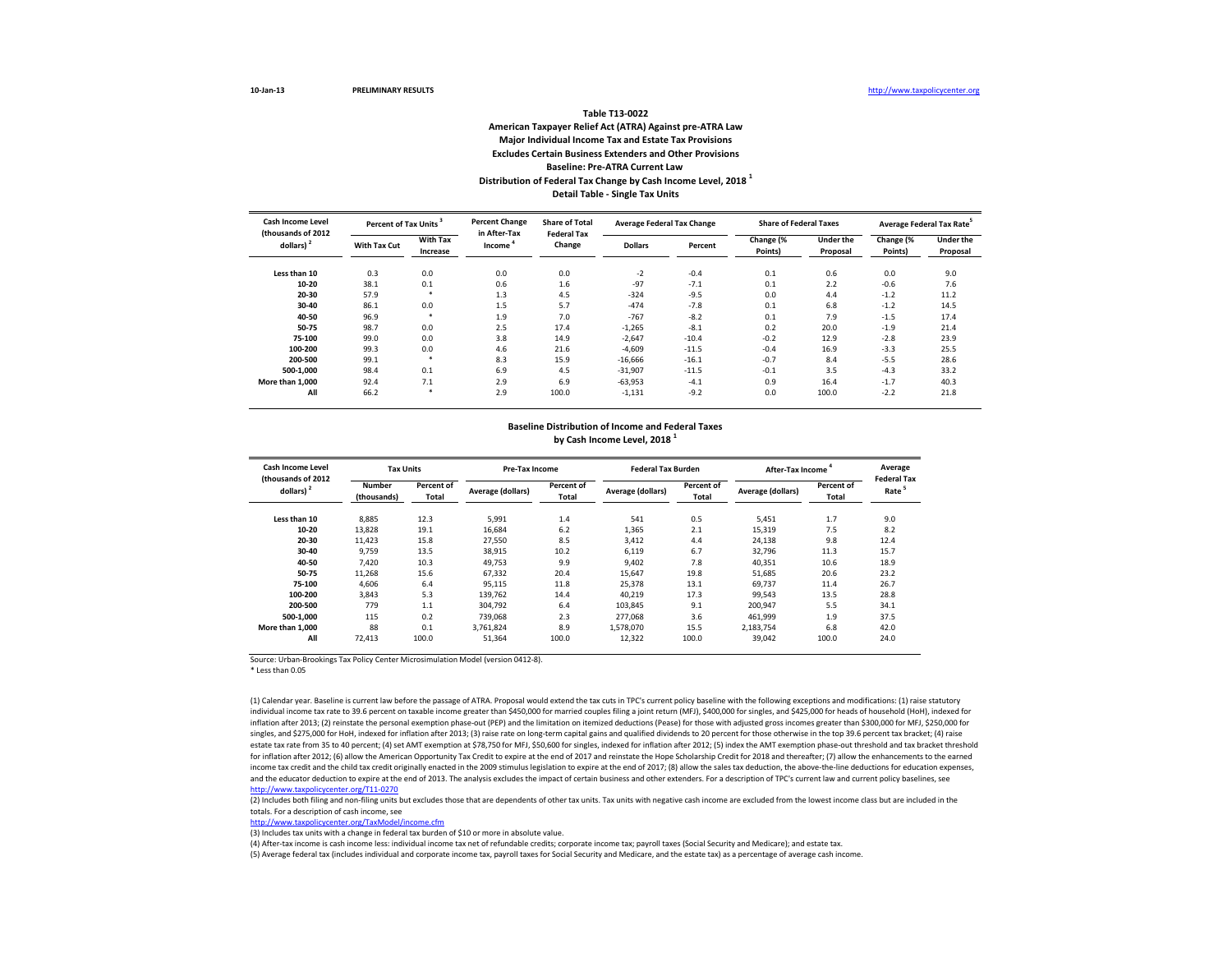#### **Table T13-0022 American Taxpayer Relief Act (ATRA) Against pre-ATRA Law Major Individual Income Tax and Estate Tax Provisions Excludes Certain Business Extenders and Other Provisions Baseline: Pre-ATRA Current Law Distribution of Federal Tax Change by Cash Income Level, 2018 <sup>1</sup> Detail Table - Married Tax Units Filing Jointly**

| Cash Income Level<br>(thousands of 2012 |              | Percent of Tax Units <sup>3</sup> |                        | <b>Share of Total</b><br><b>Federal Tax</b> | <b>Average Federal Tax Change</b> |         | <b>Share of Federal Taxes</b> |                              | Average Federal Tax Rate |                              |
|-----------------------------------------|--------------|-----------------------------------|------------------------|---------------------------------------------|-----------------------------------|---------|-------------------------------|------------------------------|--------------------------|------------------------------|
| dollars) $2$                            | With Tax Cut | With Tax<br>Increase              | in After-Tax<br>Income | Change                                      | <b>Dollars</b>                    | Percent | Change (%<br>Points)          | <b>Under the</b><br>Proposal | Change (%<br>Points)     | <b>Under the</b><br>Proposal |
| Less than 10                            | 4.0          | 0.0                               | 0.8                    | 0.0                                         | $-40$                             | $-11.0$ | 0.0                           | 0.0                          | $-0.8$                   | 6.2                          |
| $10 - 20$                               | 32.3         | 0.0                               | 0.9                    | 0.1                                         | $-147$                            | $-80.4$ | 0.0                           | 0.0                          | $-0.8$                   | 0.2                          |
| 20-30                                   | 61.0         | $\ast$                            | 2.9                    | 0.9                                         | $-770$                            | $-43.5$ | $-0.1$                        | 0.1                          | $-2.8$                   | 3.6                          |
| 30-40                                   | 68.1         | $\ast$                            | 3.1                    | 1.7                                         | $-1,089$                          | $-28.7$ | $-0.1$                        | 0.5                          | $-2.8$                   | 6.9                          |
| 40-50                                   | 72.9         | 0.0                               | 2.6                    | 2.0                                         | $-1,171$                          | $-19.4$ | $-0.1$                        | 0.9                          | $-2.3$                   | 9.6                          |
| 50-75                                   | 93.7         | $\ast$                            | 2.6                    | 7.2                                         | $-1,522$                          | $-14.5$ | $-0.3$                        | 4.6                          | $-2.2$                   | 13.1                         |
| 75-100                                  | 98.9         | 0.0                               | 3.6                    | 11.2                                        | $-2,754$                          | $-13.9$ | $-0.4$                        | 7.5                          | $-2.8$                   | 17.5                         |
| 100-200                                 | 99.7         | 0.0                               | 4.6                    | 36.8                                        | $-5,040$                          | $-13.7$ | $-1.2$                        | 25.0                         | $-3.4$                   | 21.6                         |
| 200-500                                 | 99.8         | 0.0                               | 5.4                    | 27.0                                        | $-11,381$                         | $-12.9$ | $-0.7$                        | 19.7                         | $-3.8$                   | 25.8                         |
| 500-1.000                               | 99.6         | 0.1                               | 3.3                    | 5.2                                         | $-16,099$                         | $-6.5$  | 0.3                           | 8.1                          | $-2.2$                   | 31.7                         |
| More than 1.000                         | 94.7         | 5.1                               | 1.6                    | 7.9                                         | $-34,867$                         | $-2.5$  | 2.5                           | 33.6                         | $-1.0$                   | 37.6                         |
| All                                     | 88.6         | 0.1                               | 3.7                    | 100.0                                       | $-4,034$                          | $-9.8$  | 0.0                           | 100.0                        | $-2.7$                   | 24.7                         |

# **Baseline Distribution of Income and Federal Taxes**

**by Cash Income Level, 2018 1**

| Cash Income Level<br>(thousands of 2012 |                       | <b>Tax Units</b>    |                   | <b>Pre-Tax Income</b>      |                   | <b>Federal Tax Burden</b> | <b>After-Tax Income</b> |                     | Average<br><b>Federal Tax</b> |
|-----------------------------------------|-----------------------|---------------------|-------------------|----------------------------|-------------------|---------------------------|-------------------------|---------------------|-------------------------------|
| dollars) <sup>2</sup>                   | Number<br>(thousands) | Percent of<br>Total | Average (dollars) | Percent of<br><b>Total</b> | Average (dollars) | Percent of<br>Total       | Average (dollars)       | Percent of<br>Total | Rate                          |
| Less than 10                            | 1.041                 | 1.6                 | 5,203             | 0.1                        | 362               | 0.0                       | 4,842                   | 0.1                 | 7.0                           |
| 10-20                                   | 2,146                 | 3.4                 | 17,366            | 0.4                        | 182               | 0.0                       | 17.183                  | 0.5                 | 1.1                           |
| 20-30                                   | 3,064                 | 4.8                 | 27,914            | 0.9                        | 1,769             | 0.2                       | 26,145                  | 1.1                 | 6.3                           |
| 30-40                                   | 3,986                 | 6.2                 | 39,197            | 1.6                        | 3,798             | 0.6                       | 35,398                  | 2.0                 | 9.7                           |
| 40-50                                   | 4,417                 | 6.9                 | 50,456            | 2.3                        | 6,037             | 1.0                       | 44.419                  | 2.8                 | 12.0                          |
| 50-75                                   | 12,129                | 19.0                | 68,837            | 8.7                        | 10,513            | 4.8                       | 58,324                  | 10.1                | 15.3                          |
| 75-100                                  | 10.454                | 16.4                | 97.425            | 10.6                       | 19,822            | 7.8                       | 77.603                  | 11.6                | 20.4                          |
| 100-200                                 | 18.810                | 29.5                | 146.308           | 28.6                       | 36.671            | 26.1                      | 109.636                 | 29.5                | 25.1                          |
| 200-500                                 | 6,106                 | 9.6                 | 297,858           | 18.9                       | 88,175            | 20.4                      | 209,683                 | 18.3                | 29.6                          |
| 500-1.000                               | 829                   | 1.3                 | 736.359           | 6.3                        | 249.232           | 7.8                       | 487.127                 | 5.8                 | 33.9                          |
| More than 1.000                         | 582                   | 0.9                 | 3,663,912         | 22.1                       | 1,413,875         | 31.1                      | 2,250,037               | 18.7                | 38.6                          |
| All                                     | 63,854                | 100.0               | 150,965           | 100.0                      | 41.384            | 100.0                     | 109,581                 | 100.0               | 27.4                          |

Source: Urban-Brookings Tax Policy Center Microsimulation Model (version 0412-8).

\* Less than 0.05

(1) Calendar year. Baseline is current law before the passage of ATRA. Proposal would extend the tax cuts in TPC's current policy baseline with the following exceptions and modifications: (1) raise statutory individual income tax rate to 39.6 percent on taxable income greater than \$450,000 for married couples filing a joint return (MFJ), \$400,000 for singles, and \$425,000 for heads of household (HoH), indexed for inflation after 2013; (2) reinstate the personal exemption phase-out (PEP) and the limitation on itemized deductions (Pease) for those with adjusted gross incomes greater than \$300,000 for MFJ, \$250,000 for singles, and \$275,000 for HoH, indexed for inflation after 2013; (3) raise rate on long-term capital gains and qualified dividends to 20 percent for those otherwise in the top 39.6 percent tax bracket; (4) raise estate tax rate from 35 to 40 percent; (4) set AMT exemption at \$78,750 for MFJ, \$50,600 for singles, indexed for inflation after 2012; (5) index the AMT exemption phase-out threshold and tax bracket threshold for inflation after 2012; (6) allow the American Opportunity Tax Credit to expire at the end of 2017 and reinstate the Hope Scholarship Credit for 2018 and thereafter; (7) allow the enhancements to the earned income tax credit and the child tax credit originally enacted in the 2009 stimulus legislation to expire at the end of 2017; (8) allow the sales tax deduction, the above-the-line deductions for education expenses, and the educator deduction to expire at the end of 2013. The analysis excludes the impact of certain business and other extenders. For a description of TPC's current law and current policy baselines, see <http://www.taxpolicycenter.org/T11-0270>

(2) Includes both filing and non-filing units but excludes those that are dependents of other tax units. Tax units with negative cash income are excluded from the lowest income class but are included in the totals. For a description of cash income, see

<http://www.taxpolicycenter.org/TaxModel/income.cfm>

(3) Includes tax units with a change in federal tax burden of \$10 or more in absolute value.

(4) After-tax income is cash income less: individual income tax net of refundable credits; corporate income tax; payroll taxes (Social Security and Medicare); and estate tax.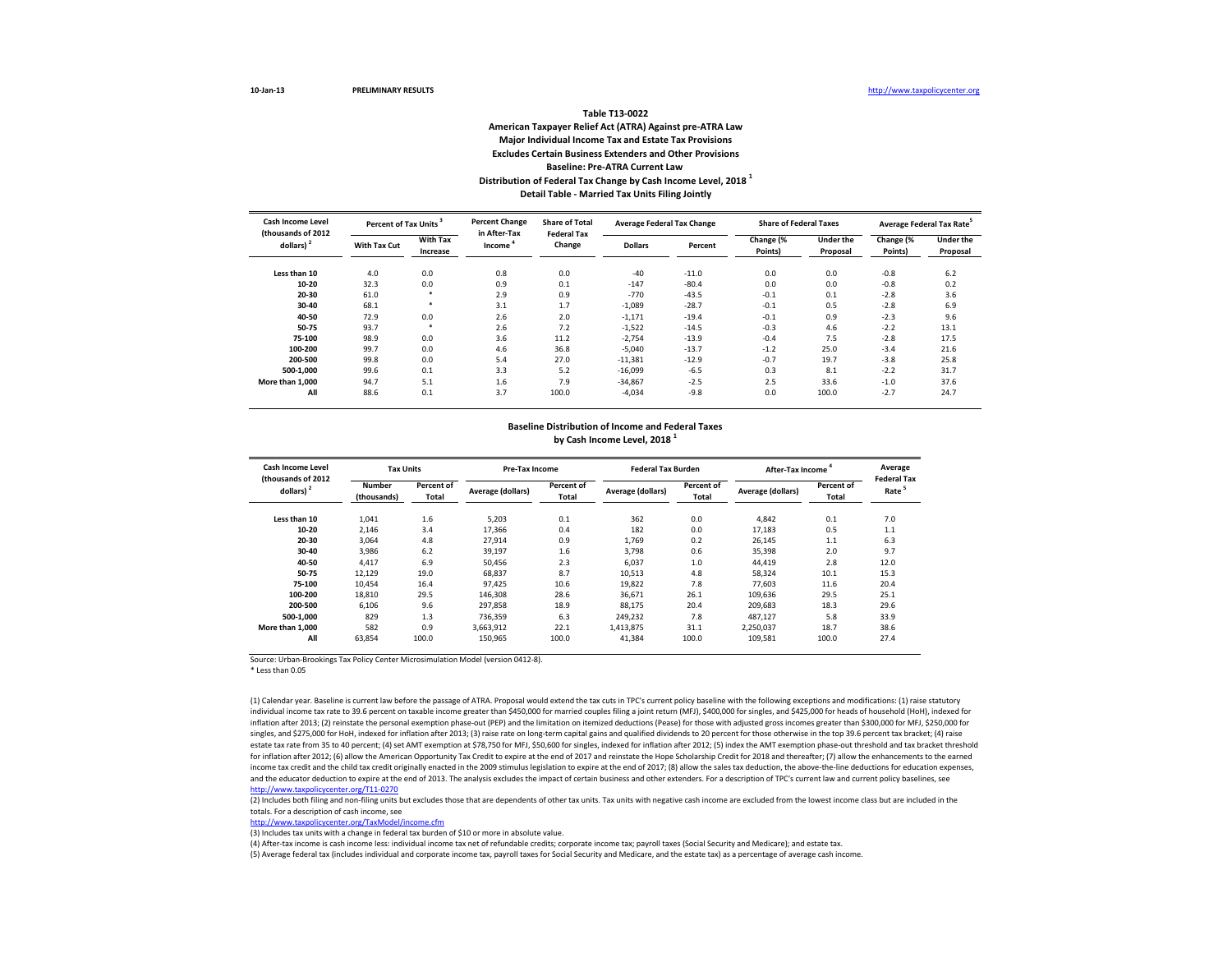#### **Table T13-0022 American Taxpayer Relief Act (ATRA) Against pre-ATRA Law Major Individual Income Tax and Estate Tax Provisions Excludes Certain Business Extenders and Other Provisions Baseline: Pre-ATRA Current Law Distribution of Federal Tax Change by Cash Income Level, 2018 <sup>1</sup> Detail Table - Head of Household Tax Units**

| Cash Income Level<br>(thousands of 2012) |                     | Percent of Tax Units <sup>3</sup> |                        | <b>Share of Total</b><br><b>Federal Tax</b> | <b>Average Federal Tax Change</b> |         | <b>Share of Federal Taxes</b> |                              | Average Federal Tax Rate |                              |  |
|------------------------------------------|---------------------|-----------------------------------|------------------------|---------------------------------------------|-----------------------------------|---------|-------------------------------|------------------------------|--------------------------|------------------------------|--|
| dollars) $2$                             | <b>With Tax Cut</b> | <b>With Tax</b><br>Increase       | in After-Tax<br>Income | Change                                      | <b>Dollars</b>                    | Percent | Change (%<br>Points)          | <b>Under the</b><br>Proposal | Change (%<br>Points)     | <b>Under the</b><br>Proposal |  |
| Less than 10                             | 0.6                 | 0.0                               | 0.1                    | 0.0                                         | -6                                | 0.8     | $-0.1$                        | $-0.7$                       | $-0.1$                   | $-10.1$                      |  |
| $10 - 20$                                | 35.0                | 0.0                               | 0.8                    | 1.9                                         | $-150$                            | 14.0    | $-0.7$                        | $-2.8$                       | $-0.9$                   | $-7.3$                       |  |
| 20-30                                    | 86.0                | 0.1                               | 3.2                    | 10.5                                        | $-851$                            | $-84.2$ | $-1.6$                        | 0.4                          | $-3.1$                   | 0.6                          |  |
| 30-40                                    | 92.6                | 0.1                               | 3.5                    | 14.6                                        | $-1,179$                          | $-25.5$ | $-1.1$                        | 7.7                          | $-3.1$                   | 8.9                          |  |
| 40-50                                    | 96.5                | $\ast$                            | 3.5                    | 12.3                                        | $-1,447$                          | $-17.4$ | $-0.3$                        | 10.5                         | $-2.9$                   | 13.7                         |  |
| 50-75                                    | 98.9                | 0.0                               | 3.8                    | 26.3                                        | $-2,036$                          | $-14.5$ | 0.2                           | 27.8                         | $-3.0$                   | 17.7                         |  |
| 75-100                                   | 99.3                | 0.0                               | 4.1                    | 15.4                                        | $-2,996$                          | $-13.1$ | 0.5                           | 18.4                         | $-3.1$                   | 20.8                         |  |
| 100-200                                  | 99.8                | $\ast$                            | 3.8                    | 12.9                                        | $-3,909$                          | $-10.6$ | 1.0                           | 19.6                         | $-2.8$                   | 23.8                         |  |
| 200-500                                  | 99.9                | 0.0                               | 4.0                    | 3.8                                         | $-8,568$                          | $-9.3$  | 0.4                           | 6.8                          | $-2.8$                   | 27.4                         |  |
| 500-1.000                                | 99.3                | 0.0                               | 3.0                    | 0.9                                         | $-14,691$                         | $-6.2$  | 0.2                           | 2.4                          | $-2.0$                   | 30.5                         |  |
| More than 1,000                          | 93.7                | 6.0                               | 1.3                    | 1.2                                         | $-27.495$                         | $-2.1$  | 1.3                           | 10.0                         | $-0.8$                   | 36.5                         |  |
| All                                      | 77.1                | $\ast$                            | 3.3                    | 100.0                                       | $-1,363$                          | $-15.2$ | 0.0                           | 100.0                        | $-2.7$                   | 15.3                         |  |

# **Baseline Distribution of Income and Federal Taxes**

**by Cash Income Level, 2018 1**

| Cash Income Level<br>(thousands of 2012 | <b>Tax Units</b>      |                     | <b>Pre-Tax Income</b> |                            | <b>Federal Tax Burden</b> |                     | <b>After-Tax Income</b> |                            | Average<br><b>Federal Tax</b> |
|-----------------------------------------|-----------------------|---------------------|-----------------------|----------------------------|---------------------------|---------------------|-------------------------|----------------------------|-------------------------------|
| dollars) <sup>2</sup>                   | Number<br>(thousands) | Percent of<br>Total | Average (dollars)     | Percent of<br><b>Total</b> | Average (dollars)         | Percent of<br>Total | Average (dollars)       | Percent of<br><b>Total</b> | Rate                          |
| Less than 10                            | 1,753                 | 7.1                 | 6,987                 | 1.0                        | $-697$                    | $-0.6$              | 7.683                   | 1.3                        | $-10.0$                       |
| 10-20                                   | 4,333                 | 17.5                | 16,825                | 5.9                        | $-1,076$                  | $-2.1$              | 17,901                  | 7.7                        | $-6.4$                        |
| 20-30                                   | 4,173                 | 16.9                | 27,908                | 9.5                        | 1,011                     | 1.9                 | 26,897                  | 11.1                       | 3.6                           |
| 30-40                                   | 4,175                 | 16.9                | 38,694                | 13.1                       | 4,630                     | 8.7                 | 34,064                  | 14.1                       | 12.0                          |
| 40-50                                   | 2,874                 | 11.6                | 50,025                | 11.7                       | 8,315                     | 10.8                | 41,710                  | 11.9                       | 16.6                          |
| 50-75                                   | 4,364                 | 17.6                | 67,560                | 23.9                       | 14,008                    | 27.6                | 53,552                  | 23.1                       | 20.7                          |
| 75-100                                  | 1.735                 | 7.0                 | 95.685                | 13.5                       | 22,876                    | 17.9                | 72.809                  | 12.5                       | 23.9                          |
| 100-200                                 | 1.113                 | 4.5                 | 138.789               | 12.5                       | 36.975                    | 18.6                | 101.814                 | 11.2                       | 26.6                          |
| 200-500                                 | 151                   | 0.6                 | 305,921               | 3.8                        | 92,468                    | 6.3                 | 213.454                 | 3.2                        | 30.2                          |
| 500-1.000                               | 20                    | 0.1                 | 730.634               | 1.2                        | 237.148                   | 2.2                 | 493.486                 | 1.0                        | 32.5                          |
| More than 1.000                         | 15                    | 0.1                 | 3,459,203             | 4.2                        | 1.290.678                 | 8.6                 | 2,168,526               | 3.2                        | 37.3                          |
| All                                     | 24.767                | 100.0               | 49,759                | 100.0                      | 8,950                     | 100.0               | 40.809                  | 100.0                      | 18.0                          |

Source: Urban-Brookings Tax Policy Center Microsimulation Model (version 0412-8).

\* Less than 0.05

(1) Calendar year. Baseline is current law before the passage of ATRA. Proposal would extend the tax cuts in TPC's current policy baseline with the following exceptions and modifications: (1) raise statutory individual income tax rate to 39.6 percent on taxable income greater than \$450,000 for married couples filing a joint return (MFJ), \$400,000 for singles, and \$425,000 for heads of household (HoH), indexed for inflation after 2013; (2) reinstate the personal exemption phase-out (PEP) and the limitation on itemized deductions (Pease) for those with adjusted gross incomes greater than \$300,000 for MFJ, \$250,000 for singles, and \$275,000 for HoH, indexed for inflation after 2013; (3) raise rate on long-term capital gains and qualified dividends to 20 percent for those otherwise in the top 39.6 percent tax bracket; (4) raise estate tax rate from 35 to 40 percent; (4) set AMT exemption at \$78,750 for MFJ, \$50,600 for singles, indexed for inflation after 2012; (5) index the AMT exemption phase-out threshold and tax bracket threshold for inflation after 2012; (6) allow the American Opportunity Tax Credit to expire at the end of 2017 and reinstate the Hope Scholarship Credit for 2018 and thereafter; (7) allow the enhancements to the earned income tax credit and the child tax credit originally enacted in the 2009 stimulus legislation to expire at the end of 2017; (8) allow the sales tax deduction, the above-the-line deductions for education expenses, and the educator deduction to expire at the end of 2013. The analysis excludes the impact of certain business and other extenders. For a description of TPC's current law and current policy baselines, see <http://www.taxpolicycenter.org/T11-0270>

(2) Includes both filing and non-filing units but excludes those that are dependents of other tax units. Tax units with negative cash income are excluded from the lowest income class but are included in the totals. For a description of cash income, see

<http://www.taxpolicycenter.org/TaxModel/income.cfm>

(3) Includes tax units with a change in federal tax burden of \$10 or more in absolute value.

(4) After-tax income is cash income less: individual income tax net of refundable credits; corporate income tax; payroll taxes (Social Security and Medicare); and estate tax.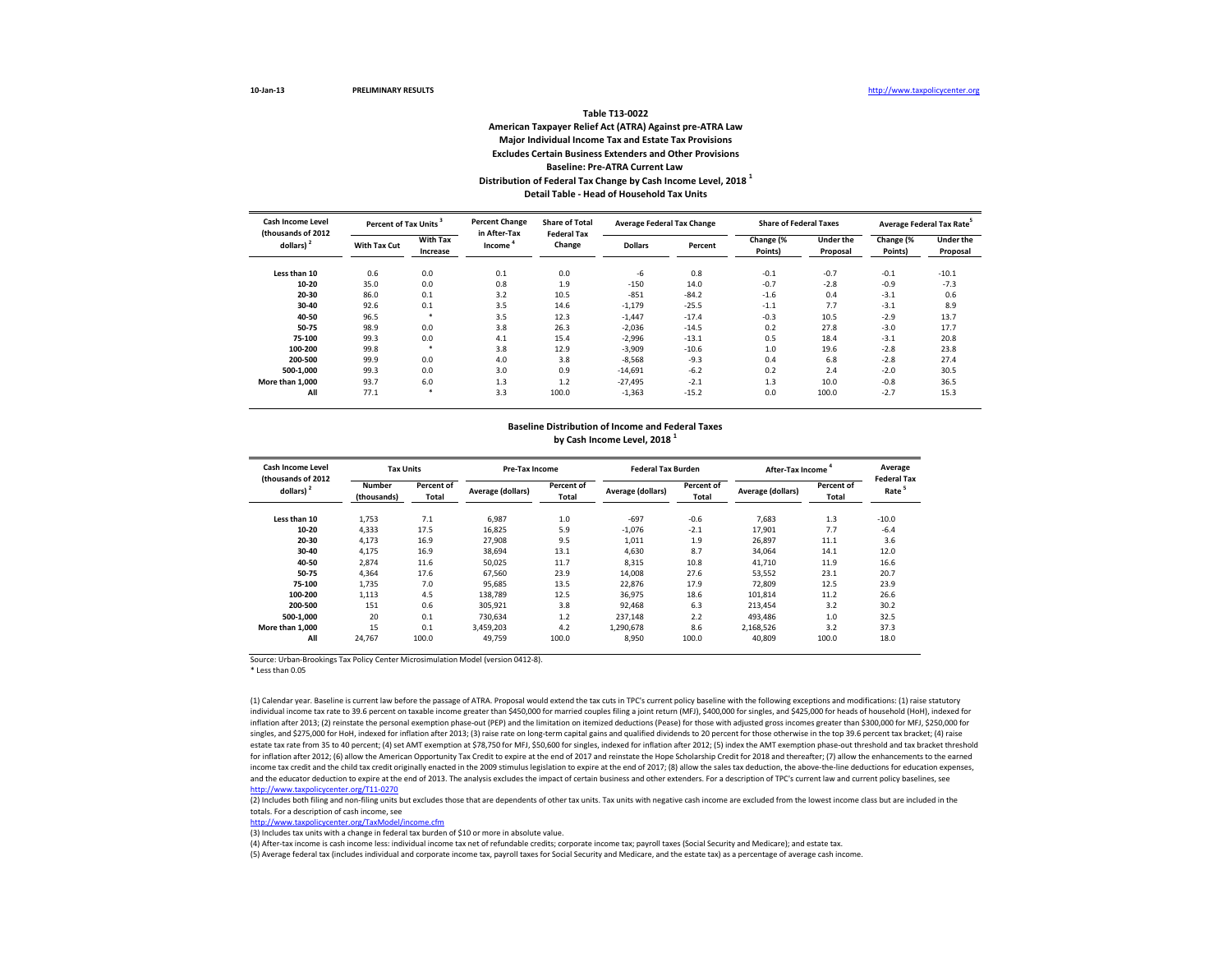#### **Table T13-0022 American Taxpayer Relief Act (ATRA) Against pre-ATRA Law Major Individual Income Tax and Estate Tax Provisions Excludes Certain Business Extenders and Other Provisions Baseline: Pre-ATRA Current Law Distribution of Federal Tax Change by Cash Income Level, 2018 1 Detail Table - Tax Units with Children**

| Cash Income Level<br>(thousands of 2012) | Percent of Tax Units |                                          | <b>Percent Change</b><br>in After-Tax | <b>Share of Total</b><br><b>Federal Tax</b> | <b>Average Federal Tax Change</b> |                              | <b>Share of Federal Taxes</b> |                              | Average Federal Tax Rate <sup>3</sup> |         |  |
|------------------------------------------|----------------------|------------------------------------------|---------------------------------------|---------------------------------------------|-----------------------------------|------------------------------|-------------------------------|------------------------------|---------------------------------------|---------|--|
| dollars) <sup>2</sup>                    | With Tax Cut         | With Tax<br>Change<br>Income<br>Increase | <b>Dollars</b>                        | Percent                                     | Change (%<br>Points)              | <b>Under the</b><br>Proposal | Change (%<br>Points)          | <b>Under the</b><br>Proposal |                                       |         |  |
| Less than 10                             | 1.4                  | 0.0                                      | 0.3                                   | 0.0                                         | $-19$                             | 2.4                          | 0.0                           | $-0.1$                       | $-0.3$                                | $-12.8$ |  |
| 10-20                                    | 38.1                 | 0.0                                      | 1.0                                   | 0.5                                         | $-179$                            | 11.3                         | $-0.1$                        | $-0.7$                       | $-1.1$                                | $-10.5$ |  |
| 20-30                                    | 88.3                 |                                          | 4.0                                   | 3.0                                         | $-1,075$                          | $-190.8$                     | $-0.4$                        | $-0.2$                       | $-3.9$                                | $-1.8$  |  |
| 30-40                                    | 94.5                 | 0.1                                      | 4.5                                   | 4.5                                         | $-1,543$                          | $-35.7$                      | $-0.4$                        | 1.1                          | $-4.0$                                | 7.2     |  |
| 40-50                                    | 96.1                 | $\ast$                                   | 4.4                                   | 4.3                                         | $-1,855$                          | $-22.9$                      | $-0.3$                        | 1.9                          | $-3.7$                                | 12.4    |  |
| 50-75                                    | 98.6                 | $\star$                                  | 4.3                                   | 11.1                                        | $-2,356$                          | $-17.5$                      | $-0.5$                        | 7.0                          | $-3.4$                                | 16.2    |  |
| 75-100                                   | 99.6                 | 0.0                                      | 4.8                                   | 13.1                                        | $-3,613$                          | $-16.5$                      | $-0.5$                        | 8.9                          | $-3.7$                                | 18.9    |  |
| 100-200                                  | 99.9                 | $\star$                                  | 5.4                                   | 34.5                                        | $-5,808$                          | $-15.2$                      | $-1.0$                        | 25.7                         | $-4.0$                                | 22.1    |  |
| 200-500                                  | 99.7                 | 0.2                                      | 5.5                                   | 21.1                                        | $-11,489$                         | $-12.8$                      | $-0.2$                        | 19.3                         | $-3.9$                                | 26.3    |  |
| 500-1.000                                | 99.4                 | 0.2                                      | 3.0                                   | 3.6                                         | $-14,588$                         | $-5.9$                       | 0.5                           | 7.7                          | $-2.0$                                | 31.8    |  |
| More than 1.000                          | 95.1                 | 4.7                                      | 1.2                                   | 4.3                                         | $-26,260$                         | $-1.9$                       | 3.0                           | 29.3                         | $-0.7$                                | 37.6    |  |
| All                                      | 87.1                 | 0.1                                      | 4.2                                   | 100.0                                       | $-3,490$                          | $-11.8$                      | 0.0                           | 100.0                        | $-3.1$                                | 23.3    |  |

#### **Baseline Distribution of Income and Federal Taxes by Cash Income Level, 2018 1**

| Cash Income Level<br>(thousands of 2012 |                       | <b>Tax Units</b>    |                   | <b>Pre-Tax Income</b> |                   | <b>Federal Tax Burden</b> | After-Tax Income  |                     | Average<br><b>Federal Tax</b> |
|-----------------------------------------|-----------------------|---------------------|-------------------|-----------------------|-------------------|---------------------------|-------------------|---------------------|-------------------------------|
| dollars) <sup>2</sup>                   | Number<br>(thousands) | Percent of<br>Total | Average (dollars) | Percent of<br>Total   | Average (dollars) | Percent of<br>Total       | Average (dollars) | Percent of<br>Total | Rate                          |
| Less than 10                            | 2,279                 | 4.3                 | 6.559             | 0.3                   | $-819$            | $-0.1$                    | 7,378             | 0.4                 | $-12.5$                       |
| 10-20                                   | 5.132                 | 9.8                 | 16.871            | 1.5                   | $-1.593$          | $-0.5$                    | 18.464            | 2.2                 | $-9.4$                        |
| 20-30                                   | 5,133                 | 9.8                 | 27.779            | 2.4                   | 564               | 0.2                       | 27.216            | 3.2                 | 2.0                           |
| 30-40                                   | 5,304                 | 10.1                | 38,861            | 3.5                   | 4,325             | 1.5                       | 34,536            | 4.2                 | 11.1                          |
| 40-50                                   | 4,228                 | 8.1                 | 50.223            | 3.6                   | 8.096             | 2.2                       | 42,127            | 4.1                 | 16.1                          |
| 50-75                                   | 8.604                 | 16.4                | 68.715            | 10.1                  | 13.451            | 7.5                       | 55.264            | 11.0                | 19.6                          |
| 75-100                                  | 6.647                 | 12.7                | 97.259            | 11.0                  | 21,957            | 9.4                       | 75,303            | 11.6                | 22.6                          |
| 100-200                                 | 10,887                | 20.7                | 146.066           | 27.1                  | 38,137            | 26.7                      | 107,929           | 27.2                | 26.1                          |
| 200-500                                 | 3.365                 | 6.4                 | 298.634           | 17.1                  | 89.979            | 19.5                      | 208.655           | 16.2                | 30.1                          |
| 500-1.000                               | 452                   | 0.9                 | 736.703           | 5.7                   | 248.621           | 7.2                       | 488.082           | 5.1                 | 33.8                          |
| More than 1.000                         | 299                   | 0.6                 | 3.574.862         | 18.2                  | 1,369,611         | 26.3                      | 2,205,251         | 15.2                | 38.3                          |
| All                                     | 52,505                | 100.0               | 111,923           | 100.0                 | 29,568            | 100.0                     | 82,356            | 100.0               | 26.4                          |

Source: Urban-Brookings Tax Policy Center Microsimulation Model (version 0412-8).

\* Less than 0.05

Note: Tax units with children are those claiming an exemption for children at home or away from home.

(1) Calendar year. Baseline is current law before the passage of ATRA. Proposal would extend the tax cuts in TPC's current policy baseline with the following exceptions and modifications: (1) raise statutory individual income tax rate to 39.6 percent on taxable income greater than \$450,000 for married couples filing a joint return (MFJ), \$400,000 for singles, and \$425,000 for heads of household (HoH), indexed for inflation after 2013; (2) reinstate the personal exemption phase-out (PEP) and the limitation on itemized deductions (Pease) for those with adjusted gross incomes greater than \$300,000 for MFJ, \$250,000 for singles, and \$275,000 for HoH, indexed for inflation after 2013; (3) raise rate on long-term capital gains and qualified dividends to 20 percent for those otherwise in the top 39.6 percent tax bracket; (4) raise estate tax rate from 35 to 40 percent; (4) set AMT exemption at \$78,750 for MFJ, \$50,600 for singles, indexed for inflation after 2012; (5) index the AMT exemption phase-out threshold and tax bracket threshold for inflation after 2012; (6) allow the American Opportunity Tax Credit to expire at the end of 2017 and reinstate the Hope Scholarship Credit for 2018 and thereafter; (7) allow the enhancements to the earned income tax credit and the child tax credit originally enacted in the 2009 stimulus legislation to expire at the end of 2017; (8) allow the sales tax deduction, the above-the-line deductions for education expenses, and the educator deduction to expire at the end of 2013. The analysis excludes the impact of certain business and other extenders. For a description of TPC's current law and current policy baselines, see <http://www.taxpolicycenter.org/T11-0270>

(2) Includes both filing and non-filing units but excludes those that are dependents of other tax units. Tax units with negative cash income are excluded from the lowest income class but are included in the totals. For a description of cash income, see

<http://www.taxpolicycenter.org/TaxModel/income.cfm>

(3) Includes tax units with a change in federal tax burden of \$10 or more in absolute value.

(4) After-tax income is cash income less: individual income tax net of refundable credits; corporate income tax; payroll taxes (Social Security and Medicare); and estate tax.